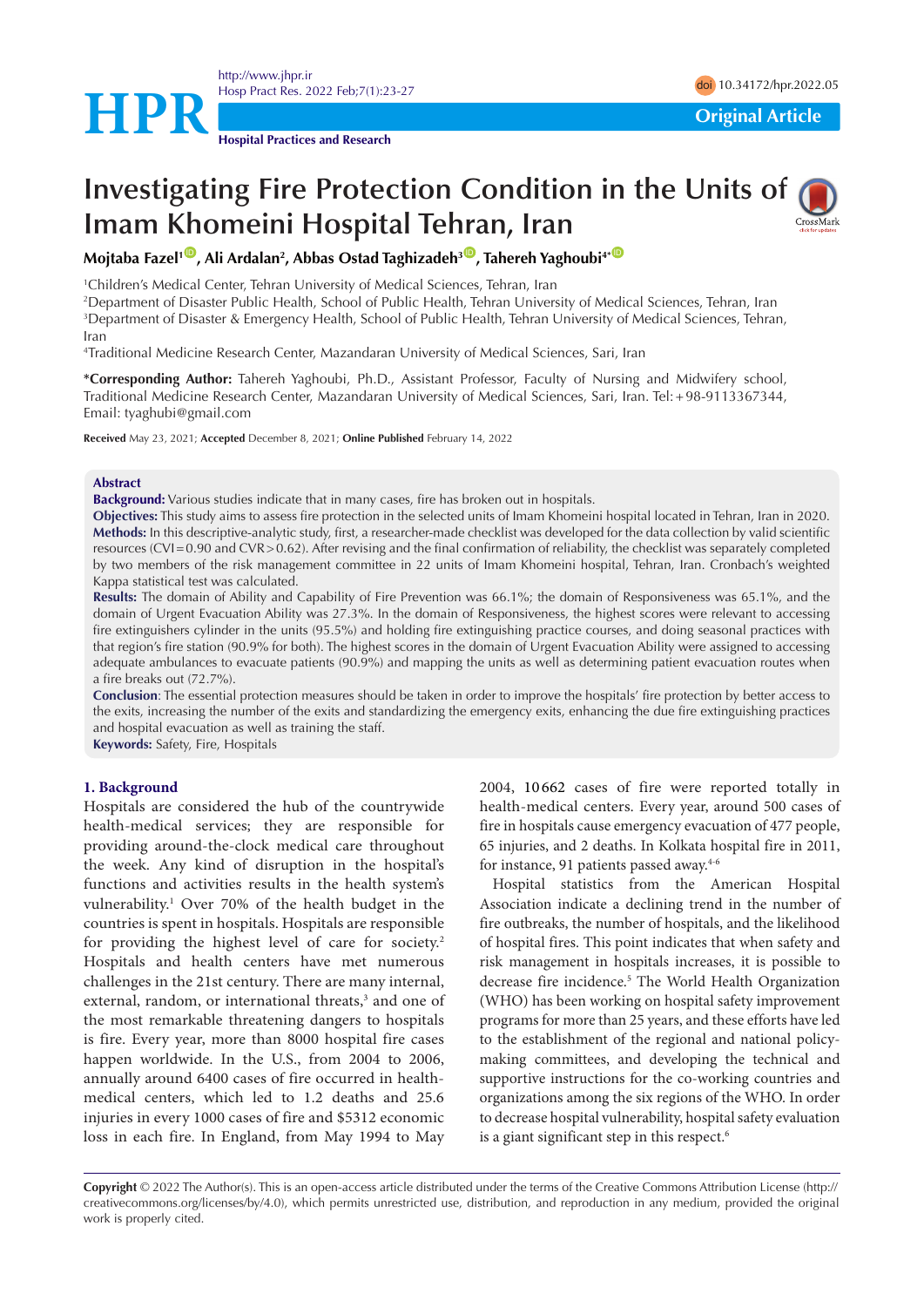## **2. Objectives**

Because fire protection in hospitals and medical centers is one of the significant issues in health and medical field, the present study aims to determine fire protection in the selected units of Imam Khomeini Hospital in Tehran, Iran in 2020.

# **3. Methods**

In this descriptive-analytical study, first off, a researchermade checklist was developed to collect the data utilizing some valid scientific resources. To this end, by reviewing the resources and information database, the checklist items related to protecting the medical units against fire were extracted, and then by adapting these items and finding the key questions, the checklist was finalized. The checklist was designed consisting of these three areas: A) domain of Ability and Capability of Fire Prevention, B) domain of Responsiveness, and C) domain of Urgent Evacuation Ability. The content validity ratio (CVR) and content validity index (CVI) were used to qualitatively analyze the content validity of data-collection instruments, and for this reason, the questionnaire was emailed to 30 experts in the disasters and calamities field, and after constantly pursuing the matter, 17 people answered and the intended indices were calculated  $(CVI = 0.90$  and  $CVR > 0.62$ ). Then, the qualitative face validity of the researcher-made checklist was evaluated by the item impact score.

After revisions and final adaptation, for the due reliability, the checklist was separately completed by two of the risk management committee members in ten units of Imam Khomeini Hospital affiliated with Tehran University of Medical Sciences, Tehran, Iran. The weighted alpha of the statistical Kappa test was calculated. The results were interpreted based on the instructions designed by Cicchetti and Sparrow7 . (Weak: below 40 -59, good: kappa equals 60 t- 74, excellent: kappa above 74).

## **4. Results**

In this study, 22 hospital wards were evaluated pursuant to three domains, namely, A) domain of Ability and Capability of Fire Prevention, B) domain of Responsiveness, and C) domain of Urgent Evacuation Ability. According to the medical wards' evaluation, in the domain of Ability and Capability of Fire Prevention, the mean score of the medical wards was 66.1354, and the standard deviation was

29.75822, and in the domain of Responsiveness, the mean score of the medical wards was 65.1515, and the standard deviation was 16.96140, and in the domain of Urgent Evacuation Ability, the mean score of the medical wards was 27.3539, and the standard deviation was 19.08521.

# *4.1. Domain of Ability and Capability of Fire Prevention*

In this domain, five questions were designed, and the questions, the number as well as the percentage of the positive and negative answers to each of them are illustrated in [Table 1.](#page-1-0)

In this domain, the highest scores were relevant to the questions Regularly visiting and controlling electric devices to be in good working condition; Evaluating the extent of electric and connection system safety in the units (77.3% for both), and Managing hazardous and flammable material in medical departments (72.7%).

## *4.2. Domain of Responsiveness*

In this domain, eight questions were designed and the questions, the percentage as well as the number of the positive and negative responses are illustrated in [Table 2.](#page-2-0)

In this domain, the highest scores were related to the questions Accessing fire extinguisher cylinder in the units (95.5%); Holding periodical fire extinguishing practices; and Doing seasonal practices with the fire station of that region (90.9% for both).

## *4.3. Domain of Evacuation Ability*

In this domain, eight questions were designed and the questions, the percentage and the number of the positive and negative responses are presented in [Table 3.](#page-2-1)

The highest scores in this domain were related to the questions accessing adequate ambulances to evacuate patients (90.9%); and mapping the units and determining patient evacuation route in case of fire (72.7%).

# **5. Discussion**

Fire in hospitals causes miserable disasters. Numerous death cases of patients take place in different countries worldwide. Fire prevention in hospitals requires fundamental measures.8 In this study, the evaluations conducted on the score of the domain of Ability and Capability of Fire Prevention was 66.1%, which denotes that despite the accreditation of hospitals in the country,

<span id="page-1-0"></span>**Table 1**. The domain of Ability and Capability of Fire Prevention

| <b>Questions</b>                                                                                                            | <b>Number of Questions</b><br><b>Obtained</b> | Number $(\%)$ of Positive<br><b>Responses</b> | Number (%) of Negative<br><b>Responses</b> |
|-----------------------------------------------------------------------------------------------------------------------------|-----------------------------------------------|-----------------------------------------------|--------------------------------------------|
| Regularly visiting and controlling electric devices to be in good working<br>condition                                      | 22                                            | 17(77.3)                                      | 5(22.7)                                    |
| Building resistance, and the physical environment of the department against<br>fire, and nonflammable devices and equipment | 22                                            | 8 (36.4)                                      | 14(63.6)                                   |
| Managing hazardous and flammable material in medical departments                                                            | 21                                            | 16(72.7)                                      | 5(22.7)                                    |
| Evaluating the extent of electric and connection systems safety                                                             | 22                                            | 17(77.3)                                      | 5(22.7)                                    |
| Evaluating fire danger in ward and hospital regularly and periodically                                                      | 22                                            | 14(63.6)                                      | 8(36.4)                                    |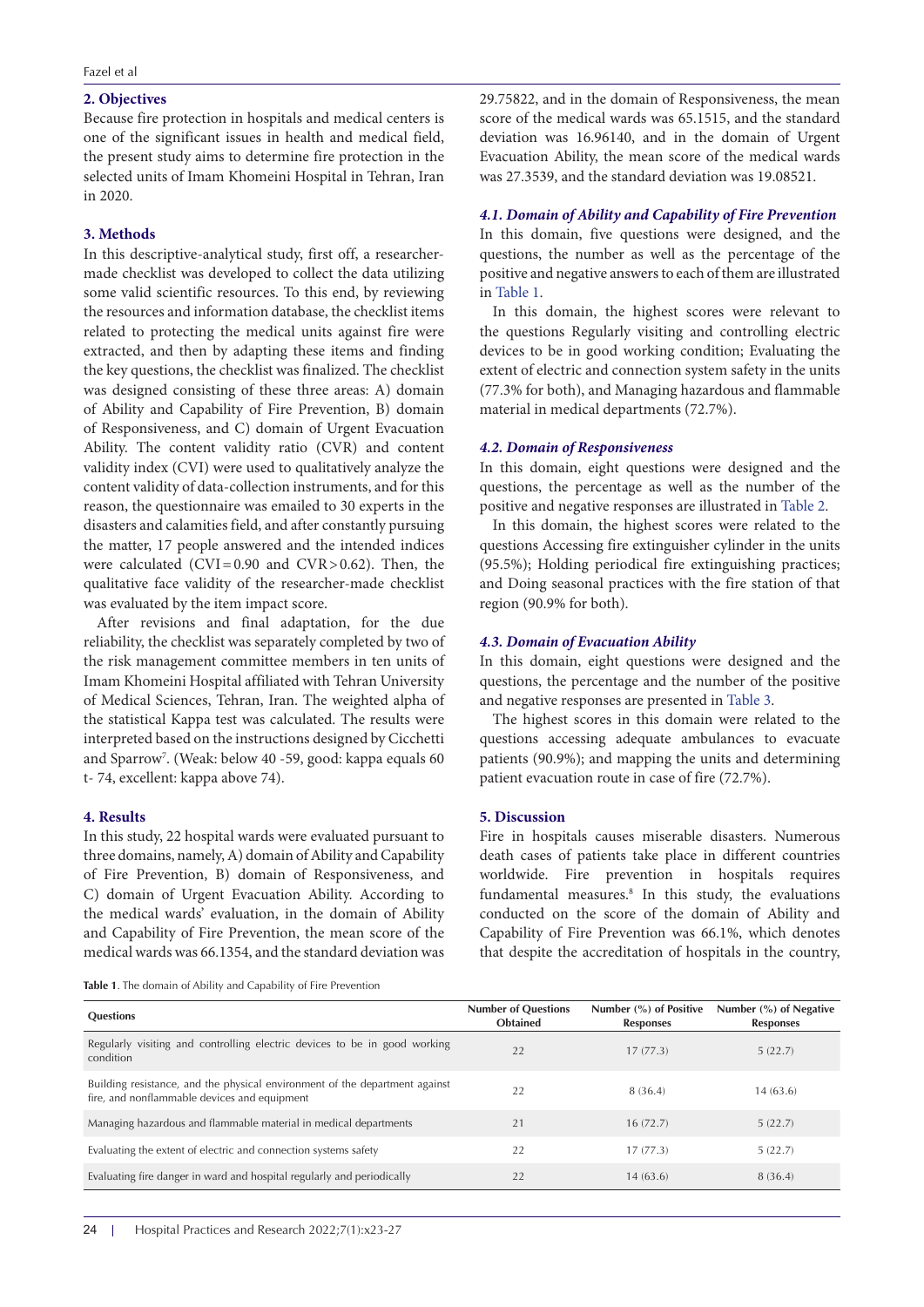#### <span id="page-2-0"></span>**Table 2**. Domain of Responsiveness

| <b>Questions</b>                                                            | <b>Number of Questions</b><br><b>Obtained</b> | Number (%) of Positive<br><b>Responses</b> | Number (%) of Negative<br><b>Responses</b> |
|-----------------------------------------------------------------------------|-----------------------------------------------|--------------------------------------------|--------------------------------------------|
| Assurance of fire alarm and informing systems in urgent situations          | 22                                            | 7(31.8)                                    | 15(68.2)                                   |
| Accessibility and early detection (of smoke detector and fire alarm system) | 21                                            | 4 9 1 8.2)                                 | 17(77.3)                                   |
| Holding periodic fire extinguishing practices                               | 22                                            | 20(90.9)                                   | 2(9.1)                                     |
| Ability of early respond (hospital fire station committee)                  | 20                                            | 16(72.7)                                   | 4(18.2)                                    |
| Accessing the fire extinguisher cylinder in the department                  | 22                                            | 21(95.5)                                   | 4(4.5)                                     |
| Rapid access to the fire station                                            | 22                                            | 17(77.3)                                   | 5(22.7)                                    |
| Entering an agreement with a fire station                                   | 21                                            | 7(31.8)                                    | 14(63.6)                                   |
| Doing seasonal practices with fire station of that region                   | 22                                            | 20(90.9)                                   | 2(9.1)                                     |

#### <span id="page-2-1"></span>**Table 3.** Evacuation Domain

| <b>Questions</b>                                                                                | <b>Number of Questions</b><br><b>Obtained</b> | Number (%) of Positive<br><b>Responses</b> | Number $(\% )$ of<br><b>Negative Responses</b> |
|-------------------------------------------------------------------------------------------------|-----------------------------------------------|--------------------------------------------|------------------------------------------------|
| The ratio of the number of nurses to the number of patients for<br>evacuating the department    | 21                                            | 2(9.1)                                     | 19(86.4)                                       |
| Number of adequate equipment for evacuating patients (the number of<br>stretchers, wheelchairs) | 22                                            | 3(13.6)                                    | 19(86.4)                                       |
| Access to emergency exits                                                                       | 22                                            | 13(59.1)                                   | 9(40.9)                                        |
| Access to a safe location to temporarily accommodate the patients                               | 22                                            | 6(27.3)                                    | 16(72.7)                                       |
| Periodically practicing the department evacuation                                               | 22                                            | 3(13.6)                                    | 19(86.4)                                       |
| Access to a sufficient number of ambulances to evacuate patients                                | 22                                            | 20(90.9)                                   | 2(9.1)                                         |
| Developing a plan to evacuate the department and patients                                       | 21                                            | 3(13.6)                                    | 18(81.8)                                       |
| Mapping the department and determining routes of evacuating patients<br>in case of fire         | 22                                            | 16(72.7)                                   | 6(27.3)                                        |

they are still not reaching the standards. It is necessary to develop plans for the enhancement of early fire detection systems in hospitals in order to increase fire prevention ability.

In an analysis performed in 2021 to determine the factors affecting fire risk in a hospital in Qazvin, lack of smart fire detection and extinguishing systems were reported as the most important causes of fire.<sup>9</sup> According to the results of a systematic review and the meta-analysis of patient safety, the performance of Iranian hospitals in terms of vital patient safety standards shows a declining trend over time. In order to become a patient-friendly hospital, it is recommended that hospital managers benefit from the valuable experiences provided by the WHO.10

The present study which was conducted to evaluate fire risk of hospitals using fire risk engineering, the results revealed that the safety condition of the medical units in three levels of building, staff and patients, and working processes was on a minimum level. In order to increase the fire prevention ability, the executive suggestions include installing powder and gas fire extinguishers in a sufficient number and proper place, installing fireboxes in hospital stories and inspecting them regularly and periodically, using an automatic fire alarm and extinguisher systems, providing necessary training on fire protection, providing inspection checklists and periodically examining the building's electric installations.<sup>11</sup> In a systematic review and meta-analysis of fire safety in the hospitals in Asia, the results displayed that the three factors of proper



Figure 1. Scores of fire safety assessment areas

management, legal support and financial support have a significant impact on increasing fire safety in the hospitals in Asia.12

Another finding of this study is responsiveness during the fire in the hospital. The results displayed that assurance of alarm and informing systems in urgent situations is available in 31% of medical departments and regarding access and early detection capability (smoke detector system and fire alarm) is available in 18.2% of ValiAsr hospital wards in Imam Khomeini hospital. A fire alarm system is a system designed for automatic detection of fire through heat, flame, light, or other products resulting from fire detected by an information control center and while processing information, a fire incidence is announced by a variety of alarming devices semi-automatically or automatically. As per article 93 of fire prevention and fighting regulation in workshops, portable extinguishing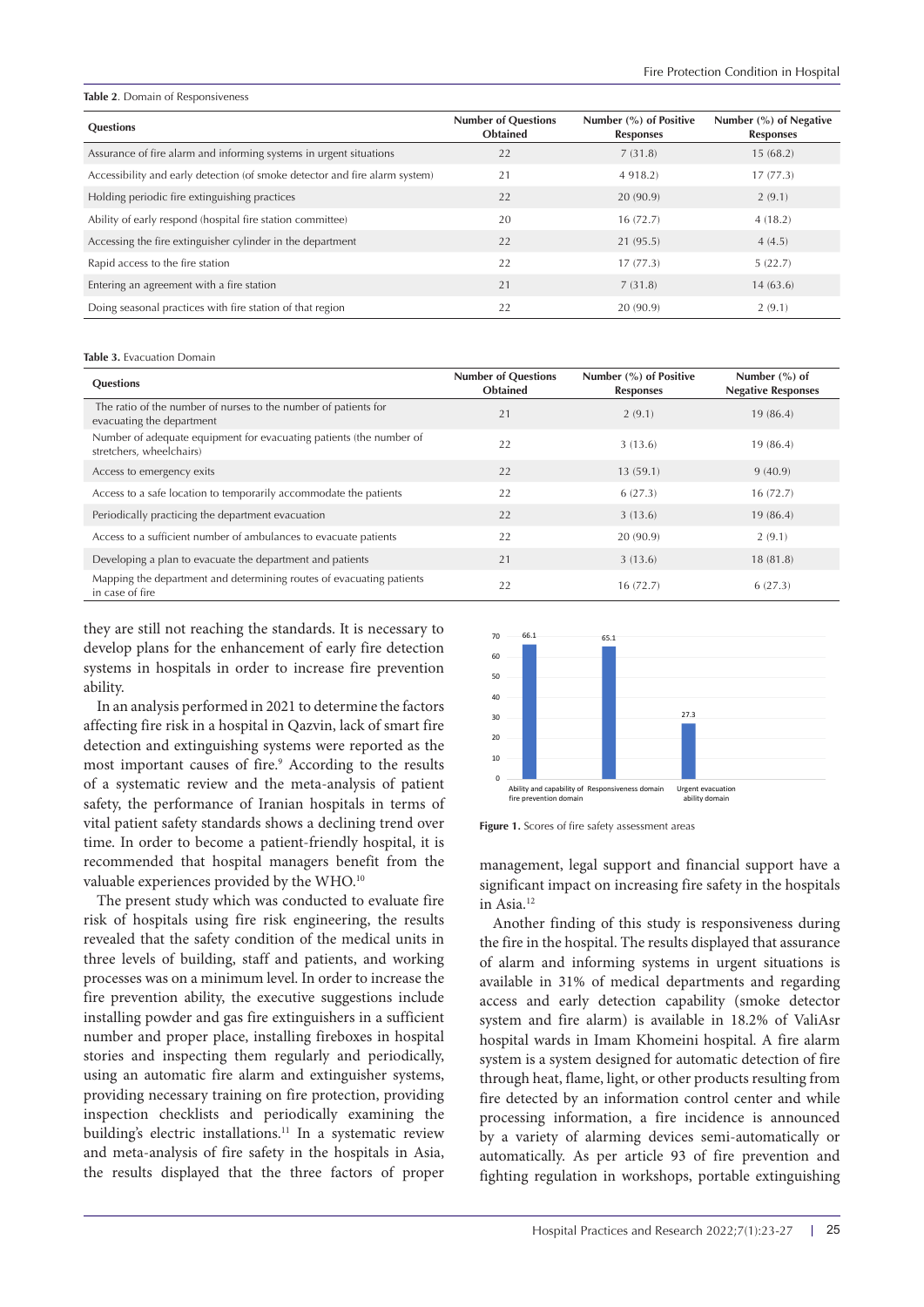equipment appropriate to the type of probable fire has to be available in hospital buildings and their surroundings and easily accessible.13

In the domain of Ability and Capability of Evacuating the Medical Wards, the results of this study demonstrated that there is 59.1% of accessing emergency exits in hospital wards, but the time required to evacuate patients is not calculated and this issue is absolutely crucial for the appropriate and safe evacuation of medical wards. In the review study conducted by Shokouhi et al on the criteria of preventing fire damage, accessing a safe route to evacuate people in an urgent situation to decrease fire-induced life damage is stated. Predicting people's movement while evacuating in emergency is an important part of functionbased analysis and the building design.<sup>14</sup>

The obtained results of our study demonstrated that in medical wards, in terms of the appropriateness of nurseto-patient ratio for the ward evacuation, the percentage of 9.1% was achieved. Adequacy of sufficient equipment to evacuate patients (number of stretchers and wheelchairs) was present in only 13.6% of wards. There was no access to the sufficient number of ambulances for patients' evacuation in most medical wards (90.9%). In numerous studies, the availability of patients handling equipment, the accessibility of personnel, the accessibility of road and safe transportation, the inter-organizational and intraorganizational contacts and coordination for a successful process of emergency evacuation have been emphasized.14-19

Regarding the periodic ward evacuation practices, only 13.6% of the wards implemented them according to the necessary standards. Practicing and training are the influential factors on the staff functioning in hospital, especially, during the fire in hospital this point is more important. Conducting the due practices in a hospital is one of the fundamental principles of risk management.<sup>20</sup>

In a study conducted on medical students, the results showed that it is necessary to design educational content and practice in the field of risk management in the hospital.<sup>21</sup>

# *5.1. Limitations*

One of the limitations of the current study is the reluctance and lack of cooperation in data collection mentioned during the research process.

## **6. Conclusion**

Unfortunately, due to the managerial and budgetary challenges in the hospital, the issue known as fire safety in the hospital does not receive the required attention, and the hospital management has to closely focus on this matter. It is suggested that risk management measures in the hospital be considered more carefully and subtly about fire safety and efforts should be made to increase the expected score in this area.

# Research Highlights

## **What Is Already Known?**

Hospitals are exposed to many hazards. Fire is the most common incident in hospitals. Hospital fires are a significant threat to the lives of patients and staff. Numerous cases are involved in the occurrence of hospital fires. Identifying fire safety in the hospital is an important factor in patient safety and medical equipment maintenance.

# **What Does This Study Add?**

In this study, fire safety assessment of hospital wards was performed in the areas of fire prevention ability, response and evacuation capabilities. Hospitals should be planned. Due to a lack of budget, fire safety in hospitals is not always necessary.

## **Authors' Contributions**

MF, and TY contributed to the conception and design of this article. MF and AOT contributed to the analysis and interpretation. MF and AA were involved in the statistical analysis. MF and TY performed the writing and provided critical revision to this paper. AOT presented the final approval for this article. All authors agree to be accountable for all aspects of the work.

#### **Conflict of Interest Disclosures**

No conflicts of interest were declared in this study.

#### **Ethical Approval**

The protocol of the study was approved by the ethical committee of Tehran University of Medical Sciences, Tehran, Iran under IR.TUMS. CHMC.REC.1399.117 code.

### **Funding/Support**

Current study was supported by Tehran University of Medical Sciences, Tehran, Iran.

### **Acknowledgments**

The authors express their appreciation and gratitude to the Clinical Research Development Unit of the Pediatric Medical Center of Tehran University of Medical Sciences, Tehran, Iran for their support and cooperation in conducting this study.

## **References**

- 1. Wu CL, Tseng WW. Development of a fire risk index to evaluate fire safety in Taiwanese small scale hospitals. in Proceedings of the Interflam 2016, London, UK, 2016. [https://](https://www.researchgate.net/publication/308994168) [www.researchgate.net/publication/308994168.](https://www.researchgate.net/publication/308994168)
- 2. Ardalan A, Kandi Keleh M, Saberinia A, et al. 2015 estimation of hospitals safety from disasters in I.R.Iran: the results from the assessment of 421 hospitals. PLoS One. 2016;11(9):e0161542. doi[:10.1371/journal.pone.0161542.](https://doi.org/10.1371/journal.pone.0161542)
- 3. Aslani AM, Habibi E. Evaluation of the risk of fire by the FRAME method and survey of the effect of crisis management team, on the level of fire risk at a university hospital during year 2017. Health Scope. 2019;8(1):e68151. doi[:10.5812/](https://doi.org/10.5812/jhealthscope.68151) [jhealthscope.68151](https://doi.org/10.5812/jhealthscope.68151).
- 4. Ciottone GR, Darling RG, Biddinger PD, et al. Ciottone's Disaster Medicine. Elsevier Health Sciences; 2015. [https://www.us.elsevierhealth.com/ciottones-disaster](https://www.us.elsevierhealth.com/ciottones-disaster-medicine-9780323286657.html)[medicine-9780323286657.html](https://www.us.elsevierhealth.com/ciottones-disaster-medicine-9780323286657.html).
- 5. World Health Organization (WHO), Pan American Health